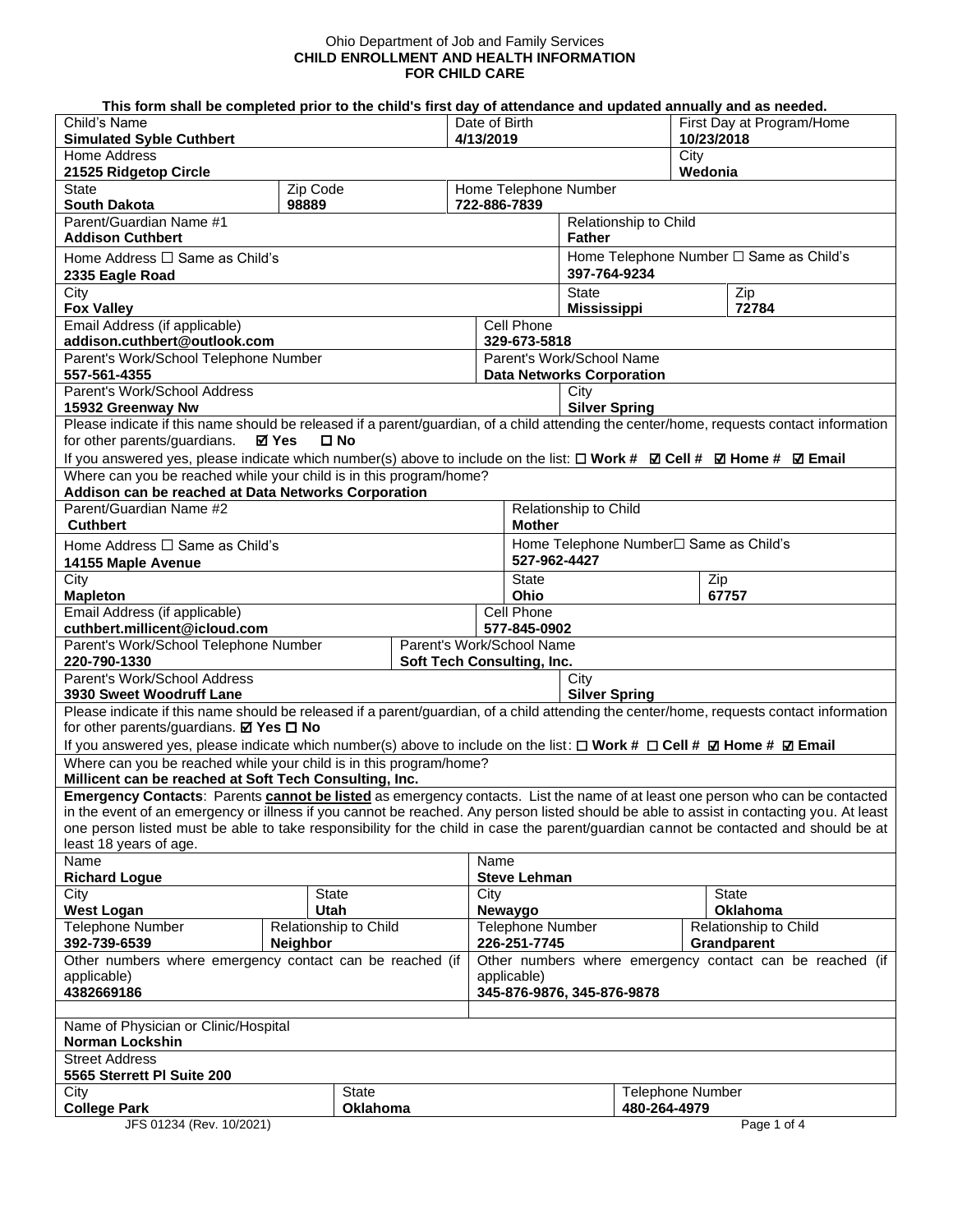| Child's Name                                                                                                                                                                                                                                                                                                                                                                                                                                                                                      |
|---------------------------------------------------------------------------------------------------------------------------------------------------------------------------------------------------------------------------------------------------------------------------------------------------------------------------------------------------------------------------------------------------------------------------------------------------------------------------------------------------|
| <b>Simulated Syble Cuthbert</b>                                                                                                                                                                                                                                                                                                                                                                                                                                                                   |
| Allergies, Special Health or Medical Conditions, and Food Supplements<br>Fill in this section accurately and completely. Please note that if your child has a current health or medical condition requiring child<br>care staff to perform child specific care, such as: to monitor the condition, provide treatment, care, or to give medication, the JFS 01236<br>"Child Medical/Physical Care Plan for Child Care" must be completed and kept on file at the center or family child care home. |
| Does your child have any food, medication or environmental allergies? (check all that apply)                                                                                                                                                                                                                                                                                                                                                                                                      |
| $\square$ No                                                                                                                                                                                                                                                                                                                                                                                                                                                                                      |
| $\Box$ Medication<br>$\boxtimes$ Yes – check all that apply<br><b>☑</b> Food<br><b>Ø</b> Environmental<br>Please list and explain:                                                                                                                                                                                                                                                                                                                                                                |
| Cow's milk, Dairy products, pollen, trees, cats                                                                                                                                                                                                                                                                                                                                                                                                                                                   |
| Does your child's allergy/allergies require child care staff to monitor your child for symptoms, to take action if a reaction occurs, or give<br>emergency medication to your child? (check one)<br>⊠ No                                                                                                                                                                                                                                                                                          |
| □ Yes - a JFS 01236 "Child Medical/Physical Care Plan for Child Care" must be completed.                                                                                                                                                                                                                                                                                                                                                                                                          |
| Does your child have a developmental delay or special health or medical condition? (check one)<br>$\square$ No                                                                                                                                                                                                                                                                                                                                                                                    |
| ☑ Yes - please explain: cuthbert developmental delay and special health condition                                                                                                                                                                                                                                                                                                                                                                                                                 |
|                                                                                                                                                                                                                                                                                                                                                                                                                                                                                                   |
| Does the special health or medical condition require child care staff to perform a procedure, or perform child specific care such as: to<br>monitor your child for symptoms or administer medication during child care hours? (check one)<br>⊠ No<br>□ Yes - a JFS 01236 "Child Medical/Physical Care Plan for Child Care" must be completed.                                                                                                                                                     |
| Is your child currently using any medication or medical food? (check one)                                                                                                                                                                                                                                                                                                                                                                                                                         |
| <b>⊠</b> No                                                                                                                                                                                                                                                                                                                                                                                                                                                                                       |
| □ Yes - please explain                                                                                                                                                                                                                                                                                                                                                                                                                                                                            |
|                                                                                                                                                                                                                                                                                                                                                                                                                                                                                                   |
| If yes, does this medication or medical food need to be administered at the child care program/home?<br>$\square$ No                                                                                                                                                                                                                                                                                                                                                                              |
| □ Yes - a JFS 01217 "Request for Administration of Medication" must be completed and kept on file for each medication and a JFS                                                                                                                                                                                                                                                                                                                                                                   |
| 01236 "Child Medical/Physical Care Plan for Child Care" must be completed for the medical food.                                                                                                                                                                                                                                                                                                                                                                                                   |
| Does your child have any dietary restrictions, including those for medical, religious or cultural reasons? (check one)                                                                                                                                                                                                                                                                                                                                                                            |
| ⊠ No                                                                                                                                                                                                                                                                                                                                                                                                                                                                                              |
| $\Box$ Yes - please explain                                                                                                                                                                                                                                                                                                                                                                                                                                                                       |
|                                                                                                                                                                                                                                                                                                                                                                                                                                                                                                   |
| Does this dietary restriction require a modified diet that eliminates all types of fluid milk or an entire food group?<br>$\square$ No                                                                                                                                                                                                                                                                                                                                                            |
| $\square$ Yes - written instructions from the child's health care provider must be on file.                                                                                                                                                                                                                                                                                                                                                                                                       |
| $\boxtimes$ N/A – program does not provide meals or snacks to the child.                                                                                                                                                                                                                                                                                                                                                                                                                          |
| JFS 01234 (Rev. 10/2021)<br>Page 2 of 4                                                                                                                                                                                                                                                                                                                                                                                                                                                           |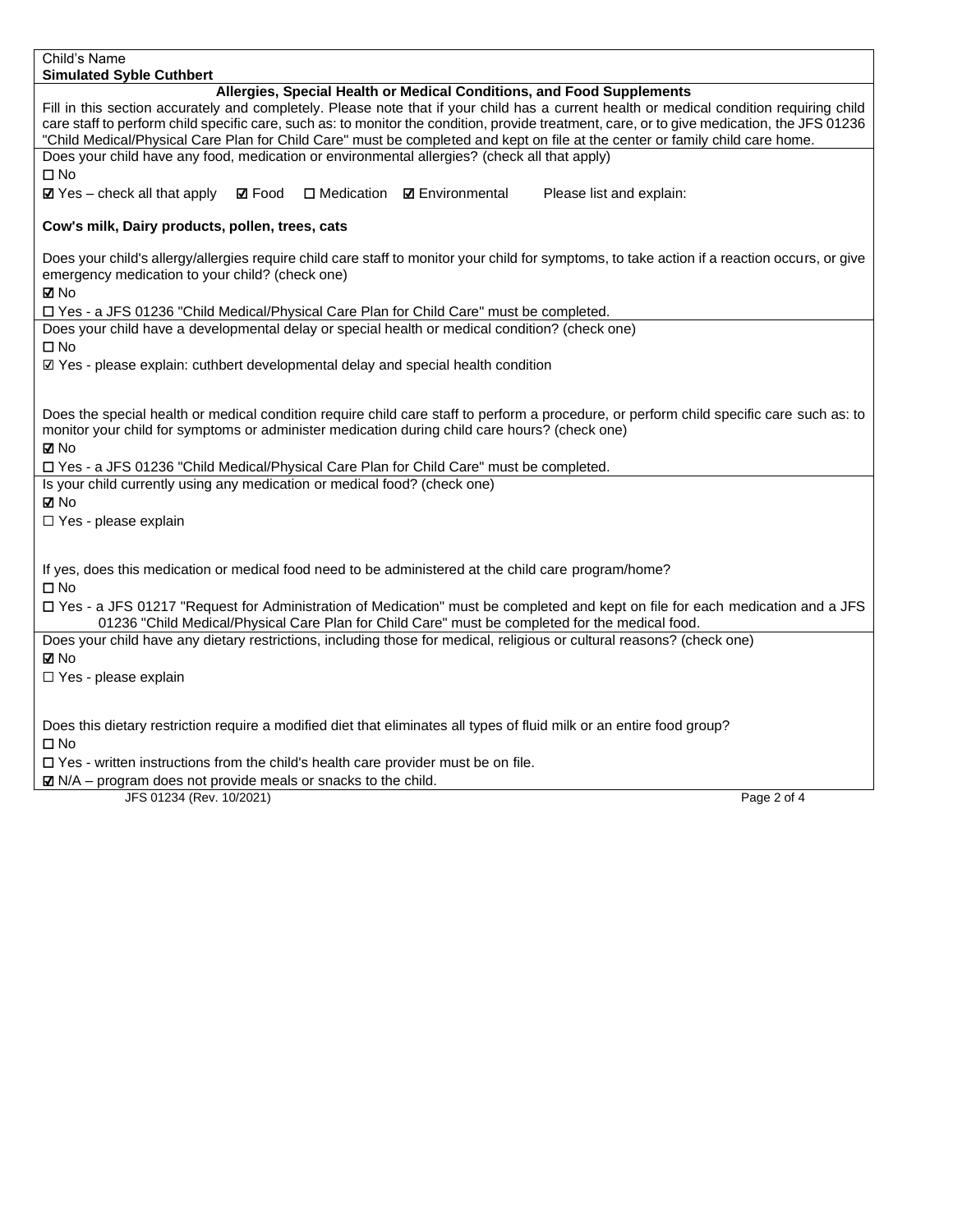| Child's Name                                                                                                                             |  |
|------------------------------------------------------------------------------------------------------------------------------------------|--|
| <b>Simulated Syble Cuthbert</b>                                                                                                          |  |
| List any history of hospitalization, outpatient surgery, or previous health concerns that would be needed to assist the staff or medical |  |
| personnel in an emergency situation.                                                                                                     |  |
|                                                                                                                                          |  |
| History: Simulated cuthbert Health history                                                                                               |  |
|                                                                                                                                          |  |
|                                                                                                                                          |  |
|                                                                                                                                          |  |
|                                                                                                                                          |  |
|                                                                                                                                          |  |
|                                                                                                                                          |  |
|                                                                                                                                          |  |
|                                                                                                                                          |  |
|                                                                                                                                          |  |
|                                                                                                                                          |  |
| $\Box$ Not applicable                                                                                                                    |  |
| List any additional information about your child that would be useful for staff to know, such as fears or ways that your child prefers   |  |
| to be comforted. Simulated cuthbert Fears and comforting                                                                                 |  |
|                                                                                                                                          |  |
|                                                                                                                                          |  |
|                                                                                                                                          |  |
|                                                                                                                                          |  |
|                                                                                                                                          |  |
|                                                                                                                                          |  |
|                                                                                                                                          |  |
|                                                                                                                                          |  |
|                                                                                                                                          |  |
|                                                                                                                                          |  |
|                                                                                                                                          |  |
|                                                                                                                                          |  |
|                                                                                                                                          |  |
| $\Box$ Not applicable                                                                                                                    |  |
| List any additional information about your child that would be useful for staff to know, such as eating or sleeping habits.              |  |
|                                                                                                                                          |  |
|                                                                                                                                          |  |
|                                                                                                                                          |  |
|                                                                                                                                          |  |
|                                                                                                                                          |  |
|                                                                                                                                          |  |
|                                                                                                                                          |  |
|                                                                                                                                          |  |
|                                                                                                                                          |  |
|                                                                                                                                          |  |
|                                                                                                                                          |  |
|                                                                                                                                          |  |
|                                                                                                                                          |  |
| <b>Ø</b> Not applicable                                                                                                                  |  |
| List any additional information about your child that would be useful for staff to know, such as special routines or behaviors.          |  |
| Simulated cuthbert Special routines and habits                                                                                           |  |
|                                                                                                                                          |  |
|                                                                                                                                          |  |
|                                                                                                                                          |  |
|                                                                                                                                          |  |
|                                                                                                                                          |  |
|                                                                                                                                          |  |
|                                                                                                                                          |  |
|                                                                                                                                          |  |
|                                                                                                                                          |  |
|                                                                                                                                          |  |
|                                                                                                                                          |  |
|                                                                                                                                          |  |
|                                                                                                                                          |  |
| $\square$ Not applicable                                                                                                                 |  |